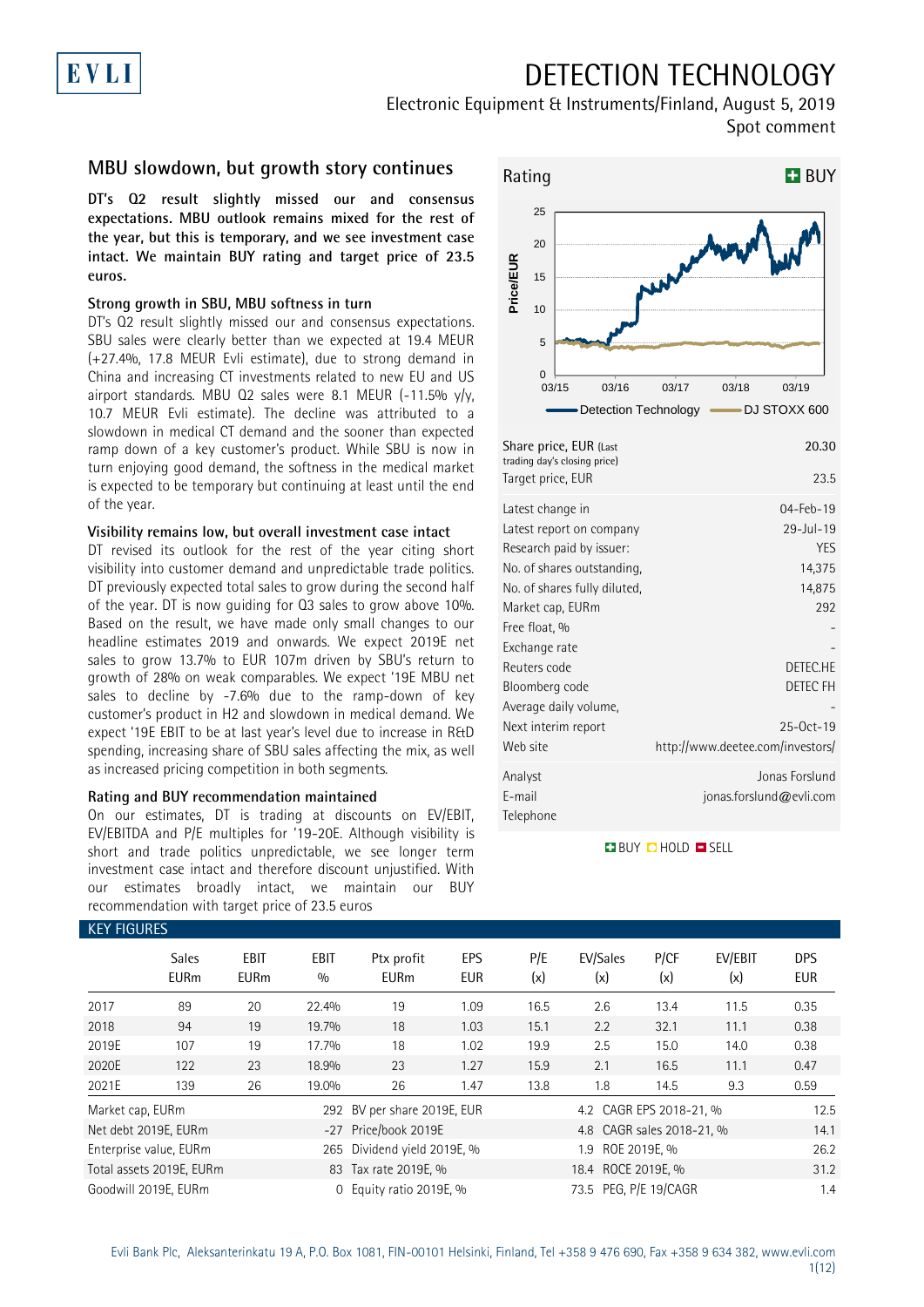### Electronic Equipment & Instruments/Finland, August 5, 2019 Spot comment

### **Strong growth in SBU, MBU softness in turn**

DT's Q2 result slightly missed our and consensus expectations with Q2 net sales of EUR 27.5m (+12.8% y/y) vs. EUR 28.5m/28.1m Evli/consensus estimates. Q2 EBIT was EUR 4.8m (17.5% margin) vs. EUR 5.4m/5.1m Evli/cons. SBU sales were clearly better than we expected at 19.4 MEUR (+27.4%, 17.8 MEUR Evli estimate), due to strong demand in China and increasing CT investments related to new EU and US airport standards. MBU Q2 sales were 8.1 MEUR (-11.5% y/y, 10.7 MEUR Evli estimate), which was unexpected since DT in Q1 expected both BU's to grow in Q2. The decline was attributed to a slowdown in medical CT demand and the sooner than expected ramp down of a key customer's product. While SBU is now in turn enjoying good demand, the softness in the medical market is expected to be temporary but continuing at least until the end of the year.

#### **Visibility remains low, but overall investment case intact**

DT revised its outlook for the rest of the year citing short visibility into customer demand and unpredictable trade politics. DT previously expected total sales to grow during the second half of the year. DT is now guiding for Q3 sales to grow above 10%. Based on the result, we have made only small changes to our headline estimates 2019 and onwards. We expect 2019E net sales to grow 13.7% to EUR 107m driven by SBU's return to growth of 28% on weak comparables. We expect '19E MBU net sales to decline by -7.6% due to the ramp-down of key customer's product in H2 and slowdown in medical demand. We expect '19E EBIT to be at last year's level due to increase in R&D spending, increasing share of SBU sales affecting the mix, as well as increased pricing competition in both segments.

#### **Strategy update for 2025 period, no change to medium-term financial targets**

In conjunction with the result, DT announced its updated strategy until 2025. The company's new strategic target is to be the growth leader in digital x-ray imaging detector solutions and a significant player in other technologies and applications where the company sees good business opportunities. The company estimates that the market for digital x-ray imaging detector solutions will be around EUR 3 billion in 2025. DT's previous strategy until 2020 was based on being the leader in computed tomography and line-scan x-ray detectors and solutions. The total market, as per the company's previous strategy, is estimated to be around EUR 700 million in 2020. Given DT's current estimated 2019E sales of above 100 MEUR, it's fair to say that DT is a leader in the scope of the previous strategy. The new 2025 strategy's market scope is broader, but DT's medium-term financial targets remain unchanged; sales growth at least 15% per annum and operating margin at or above 15% in the medium term.

DT is well positioned to benefit from digitalization since the company's product portfolio already consists of digital radiography products that are used in digital X-ray solutions. There are also new emerging technologies (e.g. CMOS, multi energy) that DT has invested in with the strategic goal to be the growth leader when the emerging technologies become more adapted. To our understanding, the security X-ray equipment manufacturers have been quick to adopt digitalization. However, medical and industrial equipment manufacturers are at an earlier stage of adopting the technology.

#### **Rating and BUY recommendation maintained**

On our estimates, DT is trading at discounts on EV/EBIT, EV/EBITDA and P/E multiples for '19-20E. Although visibility is short and trade politics unpredictable, we see longer term investment case intact and therefore discount unjustified. With our estimates broadly intact, we maintain our BUY recommendation with target price of 23.5 euros. Our target price values DT at EV/EBIT-multiple of 16x and 13x on our '19E and '20E estimates, which is still clearly lower than peer group despite DT's strong metrics.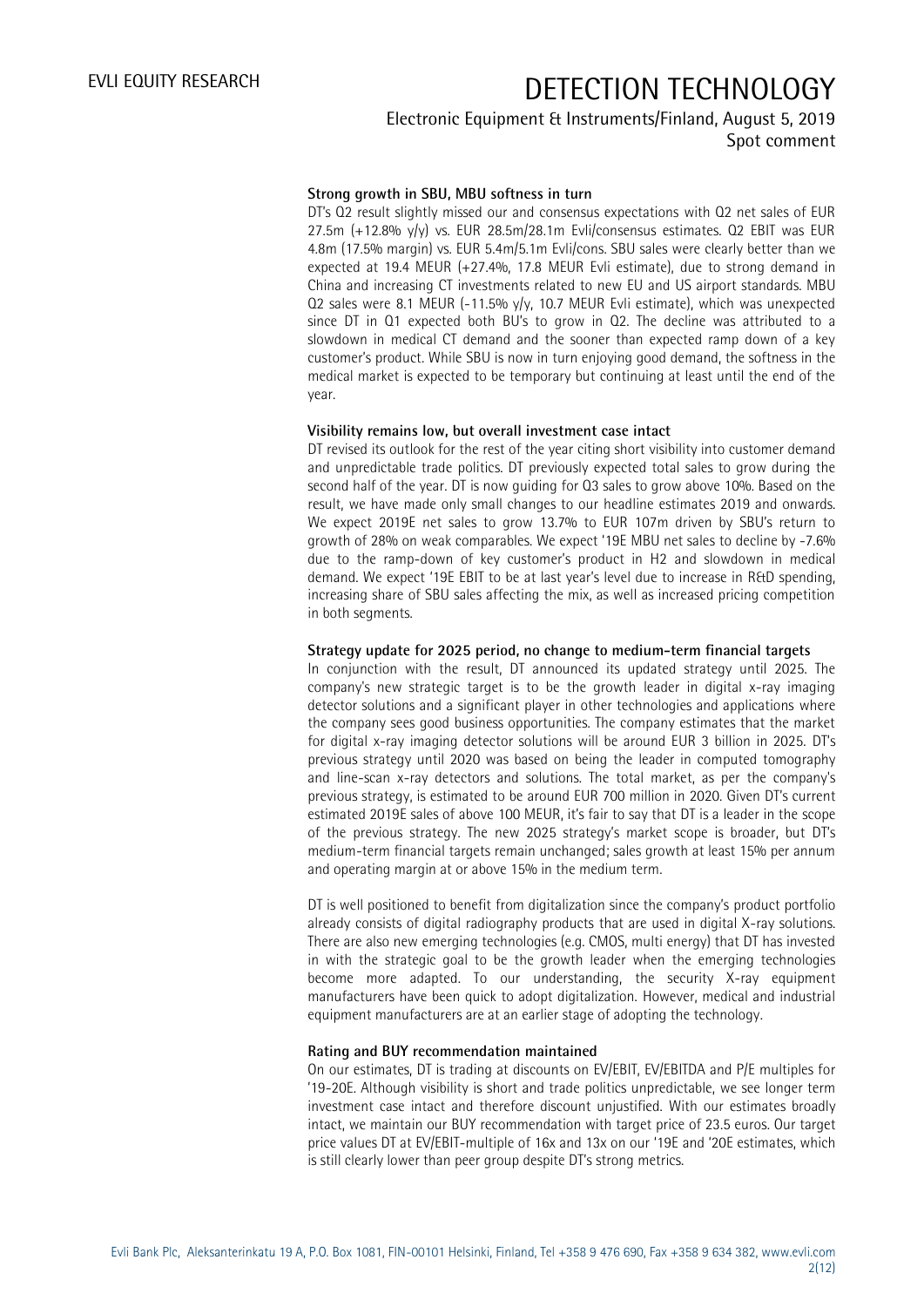### Electronic Equipment & Instruments/Finland, August 5, 2019 Spot comment

|                                  | Security         | <b>MCAP</b> | FBIT <sub>%</sub> | FBIT % | FBIT <sub>%</sub> | EBITDA % | FBITDA % | FBITDA % | ROCE <sub>%</sub> | ROCE <sub>%</sub> | ROCE <sub>%</sub> |
|----------------------------------|------------------|-------------|-------------------|--------|-------------------|----------|----------|----------|-------------------|-------------------|-------------------|
| DETECTION TECHNOLOGY PEER GROUP  | identifier       | <b>MEUR</b> | 19F               | 20E    | 21E               | 19E      | 20E      | 21E      | 19F               | 20E               | 21E               |
| <b>First Sensor AG</b>           | SIS-DE           | 304         | 9                 | 9      | 9                 | 15       | 14       | 14       |                   |                   |                   |
| Hamamatsu Photonics K.K.         | 6965-JP          | 5098        | 18                | 19     | 20                | 26       | 27       | 27       | 12                | 13                | 13                |
| OSI Systems, Inc.                | OSIS-US          | 1829        | 10                | 10     | 11                | 16       | 17       | 17       |                   |                   |                   |
| Varex Imaging Corporation        | VREX-US          | 1087        | 11                | 12     | 14                | 16       | 17       | 17       | 10                | 11                | 12                |
| lams AG                          | AMS-CH           | 3582        | 15                | 19     | 20                | 28       | 30       | 31       | 9                 | 11                | 11                |
| Analog Devices, Inc.             | ADI-US           | 38272       | 41                | 42     | 43                | 48       | 47       | 49       | 12                | 13                | 14                |
| Keysight Technologies Inc        | KEYS-US          | 15245       | 22                | 22     | 22                | 25       | 26       | 23       | 18                | 16                |                   |
| National Instruments Corporation | NATI-US          | 5063        | 18                | 20     |                   | 22       | 24       |          | 16                | 16                |                   |
| Spectris plc                     | SXS-GB           | 3174        | 16                | 16     | 16                | 20       | 19       | 19       | 16                | 16                | 17                |
| Oxford Instruments pic           | OXIG-GB          | 807         | 15                | 16     | 16                | 18       | 19       | 19       | 19                | 20                | 20                |
| Trimble Inc.                     | TRMB-US          | 8676        | 20                | 21     | 22                | 23       | 23       | 24       | 14                | 15                | 15                |
| <b>Hexagon AB Class B</b>        | <b>HFXA B-SF</b> | 15700       | 25                | 26     | 27                | 33       | 34       | 34       | 11                | 12                | 12                |
| Vaisala Oyj Class A              | VAIAS-FI         | 737         | 10                | 11     | 11                | 15       | 15       | 15       | 19                | 23                | 25                |
| <b>Peer Group Average</b>        |                  | 7660        | 18                | 19     | 19                | 23       | 24       | 24       | 14                | 15                | 16                |
| Peer Group Median                |                  | 3582        | 16                | 19     | 18                | 22       | 23       | 21       | 14                | 15                | 14                |
| Detection Technology (Evli est.) |                  | 295         | 18                | 19     | 19                | 20       | 21       | 21       | 31                | 33                | 33                |

|                                  | Security   | <b>MCAP</b> | <b>ROE %</b> | <b>ROE %</b> | <b>ROE %</b> | DIV % | DIV % | DIV % | P/E     | P/E      | P/E      |
|----------------------------------|------------|-------------|--------------|--------------|--------------|-------|-------|-------|---------|----------|----------|
| DETECTION TECHNOLOGY PEER GROUP  | identifier | MEUR        | 19E          | 20E          | 21E          | 19E   | 20E   | 21E   | 19E     | 20E      | 21E      |
| <b>First Sensor AG</b>           | SIS-DE     | 304         | 10           | 10           | 10           | 0,8   | 0,8   | 0,9   | 34,0x   | 31,7x    | 28,8x    |
| Hamamatsu Photonics K.K.         | 6965-JP    | 5098        | 10           | 10           | 11           | 1,0   | 1,1   | 1,2   | 30,1x   | 27,2x    | 24,8x    |
| OSI Systems, Inc.                | OSIS-US    | 1829        | 15           | 15           |              |       |       |       | 26,4x   | 24,3x    | 21,3x    |
| Varex Imaging Corporation        | VREX-US    | 1087        | 13           | 15           | 15           |       |       |       | 22,7x   | 19,4x    | 17,2x    |
| lams AG                          | AMS-CH     | 3582        | 20           | 23           | 22           | 0,3   | 0,8   | 1,3   | 13,4x   | 9,9x     | 8,5x     |
| Analog Devices, Inc.             | ADI-US     | 38272       | 17           | 17           | 18           | 1,8   | 2,0   | 2,0   | 21,8x   | 20,8x    | 18,5x    |
| Keysight Technologies Inc        | KEYS-US    | 15245       | 29           | 26           | 25           | 0,0   | 0,0   | 0,0   | 21,2x   | 19,6x    | 17,8x    |
| National Instruments Corporation | NATI-US    | 5063        |              |              |              |       |       |       | 39,5x   | 34,9x    |          |
| Spectris plc                     | SXS-GB     | 3174        | 16           | 16           | 16           | 2,6   | 2,8   | 2,9   | 14,7x   | 13,6x    | 13,0x    |
| Oxford Instruments pic           | OXIG-GB    | 807         | 18           | 17           | 16           | 1,2   | 1,2   | 1.3   | 18.8x   | 18.0x    | 16,9x    |
| Trimble Inc.                     | TRMB-US    | 8676        | 16           | 16           | 15           | 0,0   | 0,0   | 0.0   | 19.5x   | 17.4x    | 15,6x    |
| <b>Hexagon AB Class B</b>        | HEXA.B-SE  | 15700       | 14           | 14           | 14           | 1,4   | 1,6   | 1.7   | 20,3x   | 18.4x    | 16,8x    |
| Vaisala Oyj Class A              | VAIAS-FI   | 737         | 16           | 18           | 18           | 3,5   | 3,1   | 3,3   | 24,9x   | 21,7x    | 20,0x    |
| Peer Group Average               |            | 7660        | 16           | 16           | 16           | 1,3   | 1.3   | 1.5   | 23.6x   | 21.3x    | 18,3x    |
| <b>Peer Group Median</b>         |            | 3582        | 16           | 16           | 16           | 1,1   | 1,1   | 1,3   | 21.8x   | 19.6x    | 17,5x    |
| Detection Technology (Evli est.) |            | 295         | 26           | 27           | 26           | 1,9   | 2.3   | 2,9   | 19,9x   | 15,9x    | 13,8x    |
|                                  |            |             |              |              |              |       |       |       | $-9.96$ | $-19.96$ | $-21.96$ |

|                                         | Security   | <b>MCAP</b> | EV/S | EV/S | EV/S    | <b>EV/EBITDA</b> | EV/EBITDA | EV/EBITDA | <b>EV/EBIT</b> | EV/EBIT  | EV/EBIT  |
|-----------------------------------------|------------|-------------|------|------|---------|------------------|-----------|-----------|----------------|----------|----------|
| DETECTION TECHNOLOGY PEER GROUP         | identifier | <b>MEUR</b> | 19E  | 20E  | 21E     | 19E              | 20E       | 21E       | 19E            | 20E      | 21E      |
| <b>First Sensor AG</b>                  | SIS-DE     | 304         | 1,9x | 1,7x | 1,6x    | 13,0x            | 12,1x     | 11,1x     | 21,3x          | 19,6x    | 17,5x    |
| Hamamatsu Photonics K.K.                | 6965-JP    | 5098        | 3,9x | 3,6x | 3,3x    | 15,2x            | 13,4x     | 12,3x     | 21,5x          | 18,9x    | 17,1x    |
| <b>OSI Systems, Inc.</b>                | OSIS-US    | 1829        | 1,9x | 1,7x |         | 11,8x            | 10,3x     |           | 19,9x          | 17,6x    |          |
| Varex Imaging Corporation               | VREX-US    | 1087        | 2,0x | 1,9x | 1,7x    | 12,8x            | 10,9x     | 10,4x     | 18,7x          | 15,8x    | 12,4x    |
| ams AG                                  | AMS-CH     | 3582        | 2,6x | 2.1x | 1,8x    | 9.3x             | 7.0x      | 5,9x      | 17,1x          | 11,4x    | 9,4x     |
| Analog Devices, Inc.                    | ADI-US     | 38272       | 7,9x | 7,5x | 6,9x    | 16,4x            | 15,8x     | 14.1x     | 19,1x          | 18,0x    | 15,8x    |
| Keysight Technologies Inc               | KEYS-US    | 15245       | 4.2x | 3,8x | 3,5x    | 16,7x            | 14,7x     | 15,1x     | 19,1x          | 17,0x    | 16,1x    |
| Spectris plc                            | SXS-GB     | 3174        | 1,9x | 1,8x | 1,7x    | 9.7x             | 9.3x      | 8,6x      | 12,2x          | 11,2x    | 10,5x    |
| Oxford Instruments pic                  | OXIG-GB    | 807         | 2.1x | 2,0x | 1,8x    | 11,4x            | 10,7x     | 9,8x      | 14,2x          | 12,8x    | 11,5x    |
| Trimble Inc.                            | TRMB-US    | 8676        | 3.4x | 3,0x | 2.7x    | 14,9x            | 13,2x     | 11,2x     | 16,5x          | 14,3x    | 12,2x    |
| <b>Hexagon AB Class B</b>               | HEXA.B-SE  | 15700       | 4.4x | 4.1x | 3,7x    | 13,5x            | 12,0x     | 10,9x     | 18,0x          | 15,8x    | 14,1x    |
| Vaisala Ovi Class A                     | VAIAS-FI   | 737         | 1,8x | 1,8x | 1,6x    | 12,6x            | 11,3x     | 10,8x     | 19,0x          | 16,6x    | 15,0x    |
| <b>Peer Group Average</b>               |            | 7660        | 3.2x | 2.9x | 2.8x    | 13,1x            | 11.7x     | 10,9x     | 18,0x          | 15,7x    | 13,8x    |
| Peer Group Median                       |            | 3582        | 2.4x | 2.1x | 1.8x    | 12,9x            | 11,7x     | 10,9x     | 18,9x          | 16,2x    | 14,1x    |
| Detection Technology (Evli est.)        |            | 295         | 2.5x | 2.1x | 1.8x    | 12,1x            | 10,0x     | 8.4x      | 14,0x          | 11,1x    | 9,3x     |
| Premium/discount relative to peer group |            |             | 5 %  | 296  | $-4.96$ | $-6.96$          | $-14.96$  | $-22.96$  | $-26.96$       | $-32.96$ | $-34.96$ |

Premium/discount relative to peer group median

Source: Factset, Evli Research

|                                  |            |             | Sales | Sales                      | Sales | Net debt / | Net debt / | Net debt / | Equity  | Equity  | Equity  |
|----------------------------------|------------|-------------|-------|----------------------------|-------|------------|------------|------------|---------|---------|---------|
|                                  | Security   | <b>MCAP</b> |       | growth % growth % growth % |       | EBITDA     | EBITDA     | EBITDA     | ratio % | ratio % | ratio % |
| DETECTION TECHNOLOGY PEER GROUP  | identifier | <b>MEUR</b> | 19F   | 20E                        | 21E   | 19E        | 20E        | 21E        | 19E     | 20E     | 21E     |
| <b>First Sensor AG</b>           | SIS-DE     | 304         | 13,2  | 7,2                        | 7.3   | 0,5x       | 0.3x       | 0.0x       | 55,8    | 57,5    | 59,7    |
| Hamamatsu Photonics K.K.         | 6965-JP    | 5098        | 12,3  | 6,5                        | 6,0   | $-2,0x$    | $-2,0x$    | $-2,2x$    | 79,0    | 79,7    | 79,9    |
| <b>OSI Systems, Inc.</b>         | OSIS-US    | 1829        | 22,6  | 5,2                        | 0,0   | 1,3x       | 0,6x       |            |         |         |         |
| Varex Imaging Corporation        | VREX-US    | 1087        | 11,3  | 3,5                        | 3,4   | 3.0x       | 2,2x       | 1,7x       | 40,5    | 43,4    | 47,2    |
| ams AG                           | AMS-CH     | 3582        | 76,9  | 16,2                       | 6,5   | 2.1x       | 1,3x       | 0.7x       | 39,7    | 43,4    | 46,4    |
| Analog Devices, Inc.             | ADI-US     | 38272       | 15,9  | 3,1                        | 8,3   | 1,7x       | 1.4x       | 1,1x       | 54,6    | 56,7    | 56,3    |
| Keysight Technologies Inc        | KEYS-US    | 15245       | 29,9  | 5,4                        | 9,5   | 0.7x       | 0,1x       | 0.3x       | 47,0    | 50,4    |         |
| National Instruments Corporation | NATI-US    | 5063        | 4,4   | 4,5                        | 0,0   |            |            |            | 73,6    | 76,1    |         |
| Spectris plc                     | SXS-GB     | 3174        | 8,9   | 3,4                        | 2,6   | 0,8x       | 0,5x       | 0,1x       | 59,1    | 63,4    | 68,2    |
| Oxford Instruments pic           | OXIG-GB    | 807         | 14,9  | 2,9                        | 4,6   | $-0.3x$    | $-0,6x$    | $-0,9x$    | 59,1    | 62,1    | 66,3    |
| Trimble Inc.                     | TRMB-US    | 8676        | 23,9  | 6,5                        | 6,3   | 1,9x       | 1,2x       | 0.4x       | 49,7    | 53,3    | 55,9    |
| <b>Hexagon AB Class B</b>        | HEXA.B-SE  | 15700       | 14,5  | 4,9                        | 5,3   | 1.4x       | 0,9x       | 0.4x       | 56,8    | 58,8    | 61,0    |
| Vaisala Oyi Class A              | VAIAS-FI   | 737         | 18,4  | 4,0                        | 4,4   | $-0,4x$    | $-0,5x$    | $-0.7x$    | 53,0    | 54,2    | 55,3    |
| Peer Group Average               |            | 7660        | 20,6  | 5,6                        | 5,8   | 0,9x       | 0.4x       | 0,1x       | 55.7    | 58,3    | 59,6    |
| Peer Group Median                |            | 3582        | 14,9  | 4,9                        | 6,0   | 1.0x       | 0.6x       | 0,3x       | 55.2    | 57,1    | 58,0    |
| Detection Technology (Evli est.) |            | 295         | 13,7  | 14,3                       | 14,2  | $-1,2x$    | $-1.4x$    | -1,5x      | 73,5    | 78,8    | 80,1    |

Source: Factset, Evli Research **Source: Factset, Evli Research** Updated on August 2nd, 2019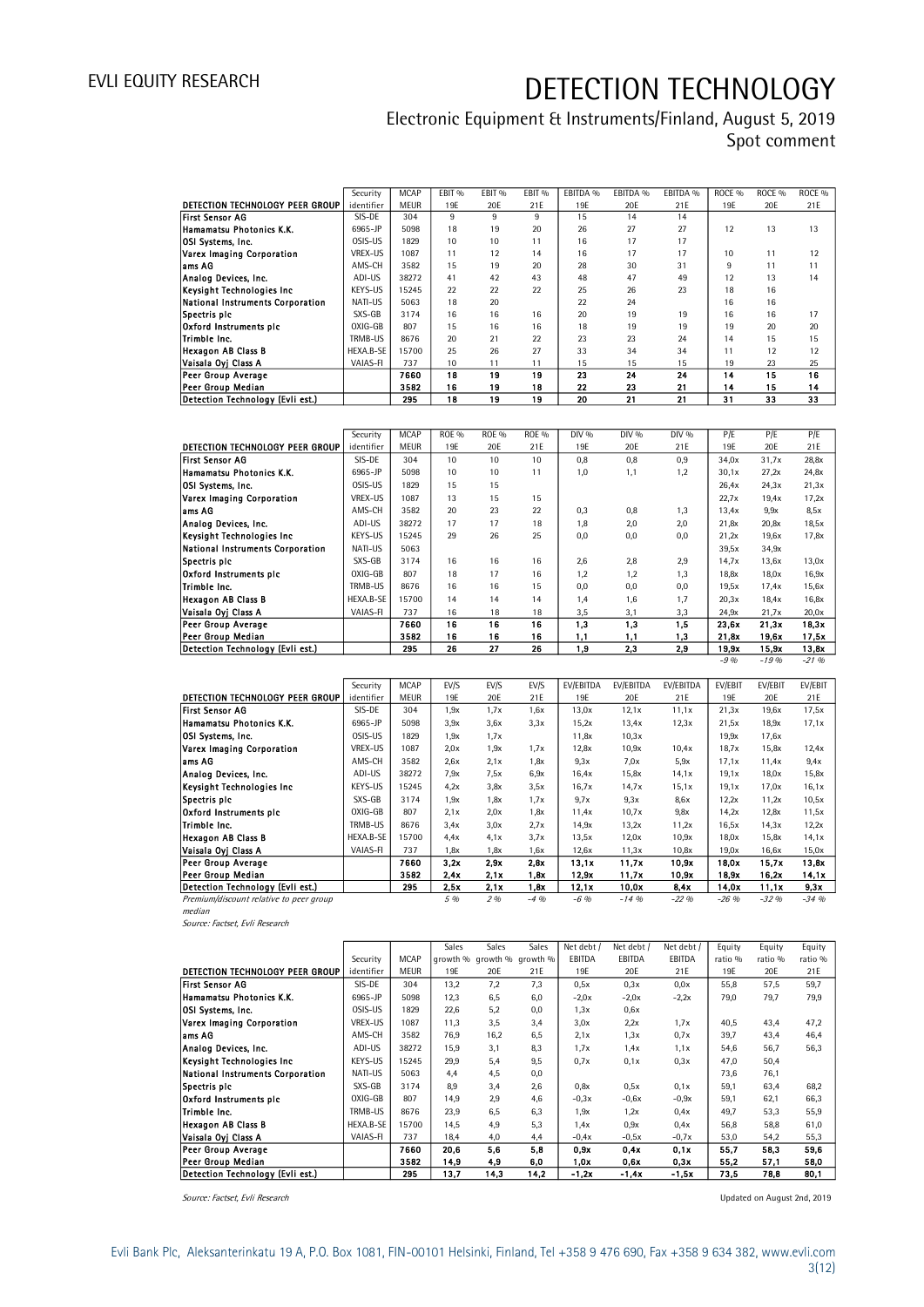| <b>INTERIM FIGURES</b>               |                |                |                |                |          |                |         |                |                |        |              |             |
|--------------------------------------|----------------|----------------|----------------|----------------|----------|----------------|---------|----------------|----------------|--------|--------------|-------------|
| EVLI ESTIMATES, EURm                 | 201801         | 201802         | 201803         | 201804         | 2018     | 201901         | 201902  | 2019Q3E        | 2019Q4E        | 2019E  | 2020E        | 2021E       |
| Net sales                            | 19             | 24             | 25             | 26             | 94       | 23             | 28      | 28             | 28             | 107    | 122          | 139         |
| EBITDA                               | $\overline{4}$ | 6              | 6              | 5              | 21       | $\overline{4}$ | 6       | 5              | 6              | 22     | 26           | 29          |
| EBITDA margin (%)                    | 22.3           | 24.3           | 23.1           | 19.5           | 22.3     | 19.2           | 20.0    | 19.6           | 22.8           | 20.5   | 21.0         | 21.0        |
| <b>EBIT</b>                          | $\overline{4}$ | 5              | 5              | $\overline{4}$ | 19       | $\overline{4}$ | 5       | 5              | 5              | 19     | 23           | 26          |
| EBIT margin (%)                      | 19.2           | 21.7           | 20.7           | 17.3           | 19.7     | 16.7           | 17.5    | 17.5           | 19.0           | 17.7   | 18.9         | 19.0        |
| Net financial items                  | $\Omega$       | $\mathbf 0$    | 0              | $\mathbf{0}$   | $\Omega$ | $\Omega$       | $-1$    | 0              | $\Omega$       | $-1$   | $\mathbf{0}$ | $\mathbf 0$ |
| Pre-tax profit                       | 3              | 6              | 5              | 5              | 18       | 4              | 4       | 5              | 5              | 18     | 23           | 26          |
| Tax                                  | $\overline{0}$ | $-1$           | 0              | $-1$           | $-4$     | $\Omega$       | $-1$    | $-1$           | $-1$           | $-3$   | $-5$         | $-5$        |
| Tax rate (%)                         | 14.3           | 20.6           | 9.6            | 32.3           | 19.4     | 9.1            | 22.9    | 21.1           | 19.2           | 18.4   | 20.0         | 20.0        |
| Net profit                           | 3              | $\overline{4}$ | $\overline{4}$ | 3              | 15       | $\overline{4}$ | 3       | $\overline{4}$ | $\overline{4}$ | 15     | 18           | 21          |
| EPS                                  | 0.20           | 0.31           | 0.31           | 0.22           | 1.03     | 0.24           | 0.22    | 0.26           | 0.29           | 1.02   | 1.27         | 1.47        |
| EPS adjusted (diluted no. of shares) | 0.20           | 0.30           | 0.30           | 0.21           | 1.00     | 0.24           | 0.22    | 0.25           | 0.28           | 0.99   | 1.23         | 1.42        |
| Dividend per share                   | 0.00           | 0.00           | 0.00           | 0.00           | 0.38     | 0.00           | 0.00    | 0.00           | 0.00           | 0.38   | 0.47         | 0.59        |
| SALES, EURm                          |                |                |                |                |          |                |         |                |                |        |              |             |
| <b>MBU</b>                           | $\overline{7}$ | 9              | 12             | 10             | 38       | 9              | 8       | 10             | 9              | 35     | 41           | 47          |
| SBU                                  | 12             | 15             | 13             | 16             | 56       | 15             | 19      | 18             | 20             | 71     | 81           | 92          |
| Total                                | 19             | 24             | 25             | 26             | 94       | 23             | 28      | 28             | 28             | 107    | 122          | 139         |
| SALES GROWTH, Y/Y %                  |                |                |                |                |          |                |         |                |                |        |              |             |
| <b>MBU</b>                           | 10.0           | 26.3           | 29.2           | 24.7           | 23.2     | 15.0           | $-12.1$ | $-13.0$        | $-13.9$        | $-7.6$ | 15.2         | 15.0        |
| SBU                                  | $-2.5$         | 16.0           | $-1.5$         | $-20.1$        | $-4.0$   | 22.9           | 27.6    | 36.9           | 25.8           | 28.3   | 13.9         | 13.8        |
| Total                                | 2.0            | 19.7           | 10.8           | $-6.9$         | 5.5      | 19.8           | 12.6    | 13.6           | 10.2           | 13.7   | 14.3         | 14.2        |
| EBIT, EURm                           |                |                |                |                |          |                |         |                |                |        |              |             |
| Total                                | $\overline{4}$ | 5              | 5              | $\overline{4}$ | 19       | 4              | 5       | 5              | 5              | 19     | 23           | 26          |
| EBIT margin, %                       |                |                |                |                |          |                |         |                |                |        |              |             |
| <b>Total</b>                         | 19.2           | 21.7           | 20.7           | 17.3           | 19.7     | 16.7           | 17.5    | 17.5           | 19.0           | 17.7   | 18.9         | 19.0        |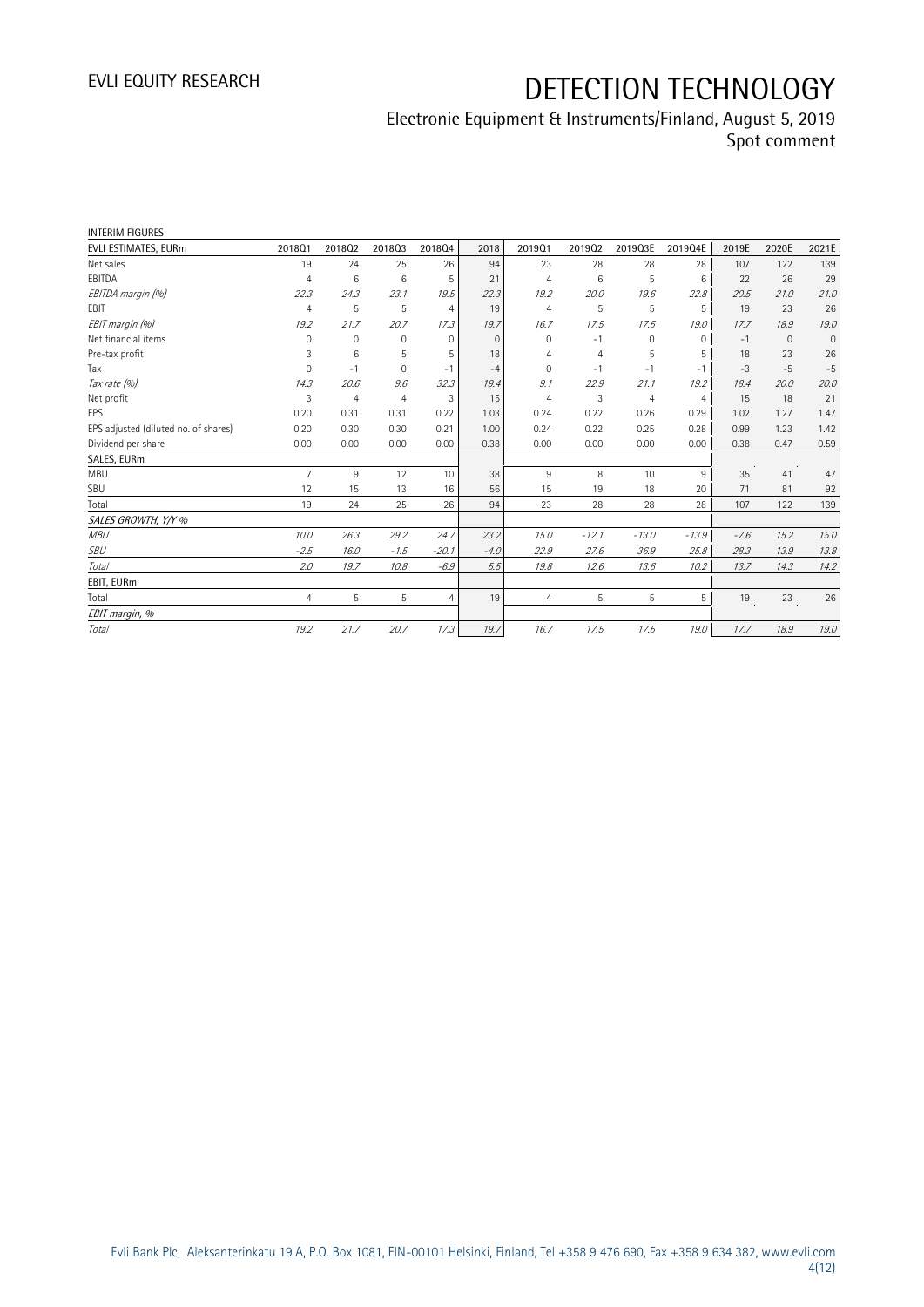| VALUATION RESULTS        | <b>BASE CASE DETAILS</b>   | VALUATION ASSUMPTIONS   | ASSUMPTIONS FOR WACC           |      |
|--------------------------|----------------------------|-------------------------|--------------------------------|------|
| Current share price      | 20.30 PV of Free Cash Flow | 126 Long-term growth, % | 2.5 Risk-free interest rate, % | 2.25 |
| DCF share value          | 23.07 PV of Horizon value  | 193 WACC, %             | 8.5 Market risk premium, %     | 5.8  |
| Share price potential, % | 13.7 Unconsolidated equity | 0 Spread, %             | 0.0 Debt risk premium, %       | 2.8  |
| Maximum value            | 23.1 Marketable securities | 22 Minimum WACC, %      | 8.5 Equity beta coefficient    | 1.10 |
| Minimum value            | 23.1 Debt - dividend       | -10 Maximum WACC, %     | 8.5 Target debt ratio, %       | 20   |
| Horizon value, %         | 60.5 Value of stock        | 332 Nr of shares, Mn    | 14.4 Effective tax rate, %     | 20   |

| DCF valuation, EURm       | 2018           | 2019E        | 2020E       | 2021E        | 2022E       | 2023E       | 2024E       | 2025E    | 2026E        | 2027E        | 2028E       | Horizon |
|---------------------------|----------------|--------------|-------------|--------------|-------------|-------------|-------------|----------|--------------|--------------|-------------|---------|
| Net sales                 | 94             | 107          | 122         | 139          | 159         | 168         | 177         | 184      | 189          | 195          | 200         | 205     |
| Sales growth, %           | 5.5            | 13.7         | 14.3        | 14.2         | 14.0        | 6.0         | 5.0         | 4.0      | 3.0          | 3.0          | 2.5         | 2.5     |
| Operating income (EBIT)   | 19             | 19           | 23          | 26           | 27          | 27          | 28          | 29       | 30           | 31           | 32          | 33      |
| EBIT margin, %            | 19.7           | 17.7         | 18.9        | 19.0         | 17.0        | 16.0        | 16.0        | 16.0     | 16.0         | 16.0         | 16.0        | 16.0    |
| + Depreciation+amort.     | 2              | 3            | 3           | 3            | 4           | 4           | 4           | 4        | 5            | 5            | 5           |         |
| - Income taxes            | $-4$           | $-3$         | $-5$        | $-5$         | $-5$        | $-5$        | $-6$        | $-6$     | $-6$         | $-6$         | $-6$        |         |
| - Change in NWC           | $-10$          |              | $-3$        | $-4$         | $-4$        | $-2$        | $-2$        | $-2$     | $-1$         | $-1$         | $-1$        |         |
| NWC / Sales, %            | 25.9           | 21.8         | 21.9        | 21.9         | 21.9        | 21.9        | 21.9        | 21.9     | 21.9         | 21.9         | 21.9        |         |
| + Change in other liabs   | $\Omega$       | $\mathbf 0$  | $\Omega$    | $\mathbf{0}$ | $\mathbf 0$ | $\Omega$    | $\mathbf 0$ | $\Omega$ | $\mathbf{0}$ | $\Omega$     | $\mathbf 0$ |         |
| - Capital Expenditure     | $-5$           | $-5$         | $-3$        | $-4$         | $-6$        | $-5$        | $-5$        | $-5$     | $-5$         | $-5$         | $-5$        | $-5$    |
| Investments / Sales, %    | 5.6            | 4.4          | 2.5         | 3.1          | 3.5         | 3.1         | 2.8         | 2.8      | 2.7          | 2.7          | 2.7         | 2.7     |
| - Other items             | 0              | $\mathbf{0}$ | $\mathbf 0$ | $\mathbf{0}$ | $\mathbf 0$ | $\mathbf 0$ | $\mathbf 0$ | 0        | $\mathbf{0}$ | $\mathbf{0}$ | 0           |         |
| = Unlevered Free CF (FCF) | $\overline{2}$ | 15           | 15          | 16           | 16          | 19          | 20          | 21       | 23           | 23           | 24          | 414     |
| = Discounted FCF (DFCF)   |                | 14           | 13          | 13           | 12          | 13          | 13          | 13       | 12           | 12           | 11          | 193     |
|                           |                |              |             |              |             |             |             |          |              |              |             |         |
| $=$ DFCF min WACC         |                | 14           | 13          | 13           | 12          | 13          | 13          | 13       | 12           | 12           | 11          | 193     |
| $=$ DFCF max WACC         |                | 14           | 13          | 13           | 12          | 13          | 13          | 13       | 12           | 12           | 11          | 193     |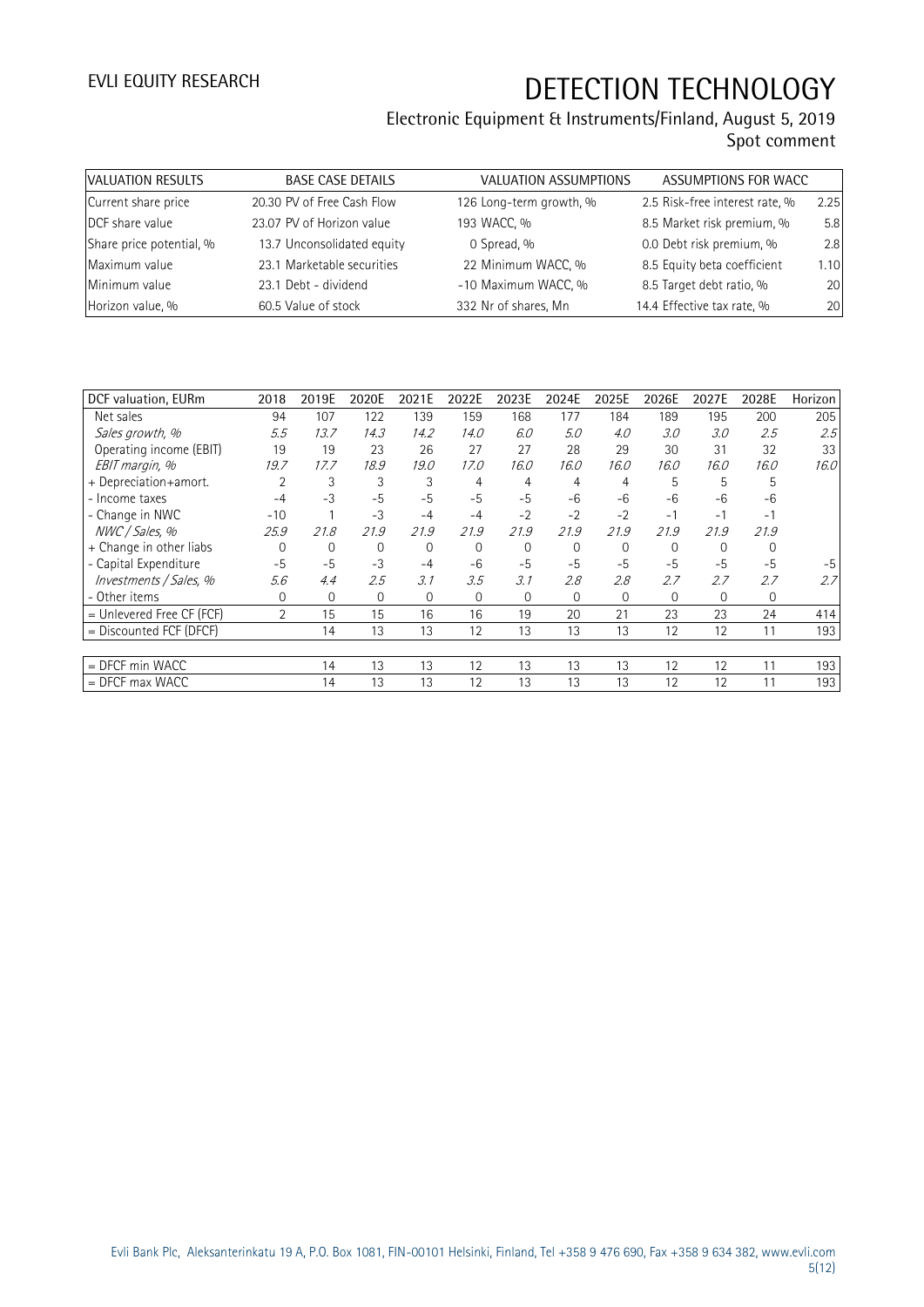| INCOME STATEMENT, EURm                     | 2014                | 2015                        | 2016                | 2017                | 2018                | 2019E               | 2020E        | 2021E               |
|--------------------------------------------|---------------------|-----------------------------|---------------------|---------------------|---------------------|---------------------|--------------|---------------------|
| Sales                                      | 33                  | 43                          | 76                  | 89                  | 94                  | 107                 | 122          | 139                 |
| Sales growth (%)                           | 8.9                 | 29.2                        | 76.5                | 17.9                | 5.5                 | 13.7                | 14.3         | 14.2                |
| Costs                                      | $-28$               | $-37$                       | $-58$               | $-67$               | $-73$               | $-85$               | $-96$        | $-110$              |
| Reported EBITDA                            | 5                   | 6                           | 17                  | 22                  | 21                  | 22                  | 26           | 29                  |
| Extraordinary items in EBITDA              | 0                   | $\mathbf 0$                 | $\mathbb O$         | $\mathbf 0$         | $\mathsf{O}\xspace$ | $\mathbb O$         | $\mathbf 0$  | $\mathbf 0$         |
| EBITDA margin (%)                          | 14.6                | 13.4                        | 22.9                | 24.9                | 22.3                | 20.5                | 21.0         | 21.0                |
| Depreciation                               | $-1$                | $-1$                        | $-3$                | $-2$                | $-2$                | $-3$                | $-3$         | $-3$                |
| EBITA                                      | $\overline{4}$      | $\sqrt{5}$                  | 15                  | 20                  | 19                  | 19                  | 23           | 26                  |
| Goodwill amortization / writedown          | 0                   | $\mathbf 0$                 | $\mathsf{O}\xspace$ | $\mathbf 0$         | $\mathbf 0$         | $\mathbf 0$         | $\mathbf 0$  | $\mathbf 0$         |
| Reported EBIT                              | 4                   | $\sqrt{5}$                  | 15                  | 20                  | 19                  | 19                  | 23           | 26                  |
| EBIT margin (%)                            | 12.4                | 10.5                        | 19.6                | 22.4                | 19.7                | 17.7                | 18.9         | 19.0                |
| Net financials                             | $\mathsf{O}\xspace$ | $-2$                        | $-1$                | $-1$                | $\mathbf 0$         | $-1$                | $\mathbb O$  | $\mathbf 0$         |
| Pre-tax profit                             | $\overline{4}$      | $\sqrt{2}$                  | 14                  | 19                  | 18                  | 18                  | 23           | 26                  |
| Extraordinary items                        | $-1$                | $-1$                        | $\mathbf 0$         | $\mathbf 0$         | $\mathbf 0$         | $\mathsf{O}\xspace$ | $\mathbf 0$  | $\mathbf 0$         |
| Taxes                                      | $\mathbf 0$         | $\mathbf 0$                 | $-3$                | $-4$                | $-4$                | -3                  | $-5$         | $-5$                |
| Minority shares                            | $\mathsf{O}\xspace$ | $\mathbf 0$                 | $\mathbf 0$         | $\mathbf 0$         | $\mathbf 0$         | $\mathsf{O}\xspace$ | $\mathbf 0$  | $\mathbf 0$         |
| Net profit                                 | 3                   | 1                           | 11                  | 15                  | 15                  | 15                  | 18           | 21                  |
| <b>BALANCE SHEET, EURm</b>                 |                     |                             |                     |                     |                     |                     |              |                     |
| Assets                                     |                     |                             |                     |                     |                     |                     |              |                     |
| Fixed assets                               | 4                   | $\overline{7}$              | 6                   | 6                   | 9                   | 11                  | 11           | 13                  |
| % of sales                                 | 11                  | 17                          | 8                   | $\overline{7}$      | $\mathcal G$        | 10                  | $\mathcal G$ | $\mathcal G$        |
| Goodwill                                   | 0                   | $\mathbf 0$                 | $\mathsf{O}\xspace$ | $\mathbf 0$         | $\mathbf 0$         | $\mathbf 0$         | $\mathbf 0$  | $\mathbf 0$         |
| % of sales                                 | 0                   | 0                           | О                   | 0                   | 0                   | 0                   | 0            | 0                   |
| Inventory                                  | 6                   | 7                           | 11                  | 9                   | 13                  | 15                  | 17           | 20                  |
| % of sales                                 | 17                  | 16                          | 14                  | 10                  | 14                  | 14                  | 14           | 14                  |
| Receivables                                | 7                   | 14                          | 22                  | 21                  | 27                  | 26                  | 29           | 33                  |
| % of sales                                 | 22                  | 33                          | 29                  | 24                  | 28                  | 24                  | 24           | 24                  |
| Liquid funds                               | 3                   | $\overline{7}$              | 16                  | 27                  | 22                  | 32                  | 37           | 45                  |
| % of sales                                 | 10                  | 17                          | 21                  | 30                  | 24                  | 30                  | 30           | 32                  |
| Total assets                               | 20                  | 35                          | 54                  | 62                  | 71                  | 83                  | 94           | 110                 |
| Liabilities                                |                     |                             |                     |                     |                     |                     |              |                     |
| Equity                                     | $\mathbf{1}$        | 21                          | 31                  | 42                  | 51                  | 61                  | 73           | 88                  |
| % of sales                                 | $\sqrt{4}$          | 49                          | 41                  | 47                  | 55                  | 57                  | 60           | 63                  |
| Deferred taxes                             | 0                   | $\mathbf 0$                 | $\mathbf 0$         | $\mathbf 0$         | $\mathbf 0$         | $\mathsf{O}\xspace$ | $\mathbf 0$  | $\mathbf 0$         |
| % of sales                                 | 0                   | 0                           | О                   | 0                   | 0                   | 0                   | 0            | 0                   |
| Interest bearing debt                      | 11                  | $\mathbf{1}$                | 7                   | 5                   | $\overline{4}$      | 5                   | $\mathbf{1}$ | $\mathbf 0$         |
| % of sales                                 | 33                  | $\mathcal{S}_{\mathcal{S}}$ | $\mathcal G$        | $\sqrt{5}$          | $\overline{4}$      | 5                   | $\mathcal I$ | 0                   |
| Non-interest bearing current liabilities   | 7                   | 11                          | 14                  | 15                  | 15                  | 17                  | 20           | 22                  |
| % of sales                                 | 20                  | 27                          | 19                  | 17                  | 16                  | 16                  | 16           | 16                  |
| Other interest free debt                   | $\mathbf{1}$        | $\overline{2}$              | 3                   | 1                   | $\mathbf 0$         | $\mathsf{O}\xspace$ | $\mathbf 0$  | $\mathbf 0$         |
| % of sales                                 | $\sqrt{4}$          | $\overline{4}$              | 3                   | $\mathcal I$        | 0                   | 0                   | 0            | 0                   |
| Total liabilities                          | 20                  | 35                          | 54                  | 62                  | 71                  | 83                  | 94           | 110                 |
| CASH FLOW, EURm                            |                     |                             |                     |                     |                     |                     |              |                     |
| + EBITDA                                   | 5                   | $\,6\,$                     | 17                  | 22                  | 21                  | 22                  | 26           | 29                  |
| - Net financial items                      | $\overline{0}$      | $-2$                        | $-1$                | $-1$                | $\mathbf 0$         | $-1$                | $\mathbf 0$  | $\mathsf{O}\xspace$ |
| - Taxes                                    | 0                   | $\mathbf 0$                 | $-1$                | $-3$                | $-4$                | $-3$                | $-5$         | $-5$                |
| - Increase in Net Working Capital          | $\mathsf{O}\xspace$ | $-2$                        | $-11$               | $\mathbf{1}$        | $-10$               | $\mathbf{1}$        | $-3$         | $-4$                |
| $+/-$ Other                                | $-1$                | $\mathbf{1}$                | $\mathbf{1}$        | $\mathbf 0$         | $\mathbf 0$         | $\mathsf{O}\xspace$ | $\mathbf 0$  | $\mathbf 0$         |
| = Cash flow from operations                | 3                   | 3                           | 5                   | 19                  | 7                   | 19                  | 17           | 20                  |
| - Capex                                    | $-1$                | $-5$                        | $-2$                | $-2$                | -5                  | $-5$                | $-3$         | $-4$                |
| - Acquisitions                             | 0                   | $\mathbf 0$                 | $\mathsf{O}\xspace$ | $\mathbf 0$         | $\mathsf{O}\xspace$ | $\mathbb O$         | $\mathbf 0$  | $\mathsf{O}\xspace$ |
| + Divestments                              | 0                   | $\mathbf 0$                 | $\mathsf{O}\xspace$ | $\mathbf 0$         | $\mathbf 0$         | $\mathsf{O}\xspace$ | $\mathbf 0$  | $\mathsf{O}\xspace$ |
| $=$ Net cash flow                          | $\overline{2}$      | $-4$                        | $\mathbf{1}$        | 17                  | $\overline{2}$      | 14                  | 14           | 16                  |
| +/- Change in interest-bearing debt        | $-3$                | $-10$                       | 5                   | $-2$                | $-1$                | $\overline{1}$      | $-4$         | $-1$                |
|                                            | 0                   |                             | $\mathsf{O}\xspace$ | $-1$                | $\mathbf 0$         | $\mathbb O$         | $\mathbf 0$  | $\mathbf 0$         |
| +/- New issues/buybacks<br>- Paid dividend | 0                   | 19<br>$\mathbf 0$           | $-1$                |                     | $-5$                |                     | $-5$         | $-7$                |
| +/- Change in loan receivables             | 0                   |                             | $\mathbf 0$         | $-3$<br>$\mathbf 0$ | $\mathbf 0$         | $-5$                |              |                     |
|                                            |                     | $-1$                        |                     |                     |                     | $\mathbb O$         | $\bf 0$      | $\mathsf{O}\xspace$ |
| Change in cash                             | 0                   | $\overline{4}$              | 5                   | 10                  | $-4$                | 10                  | 5            | 8                   |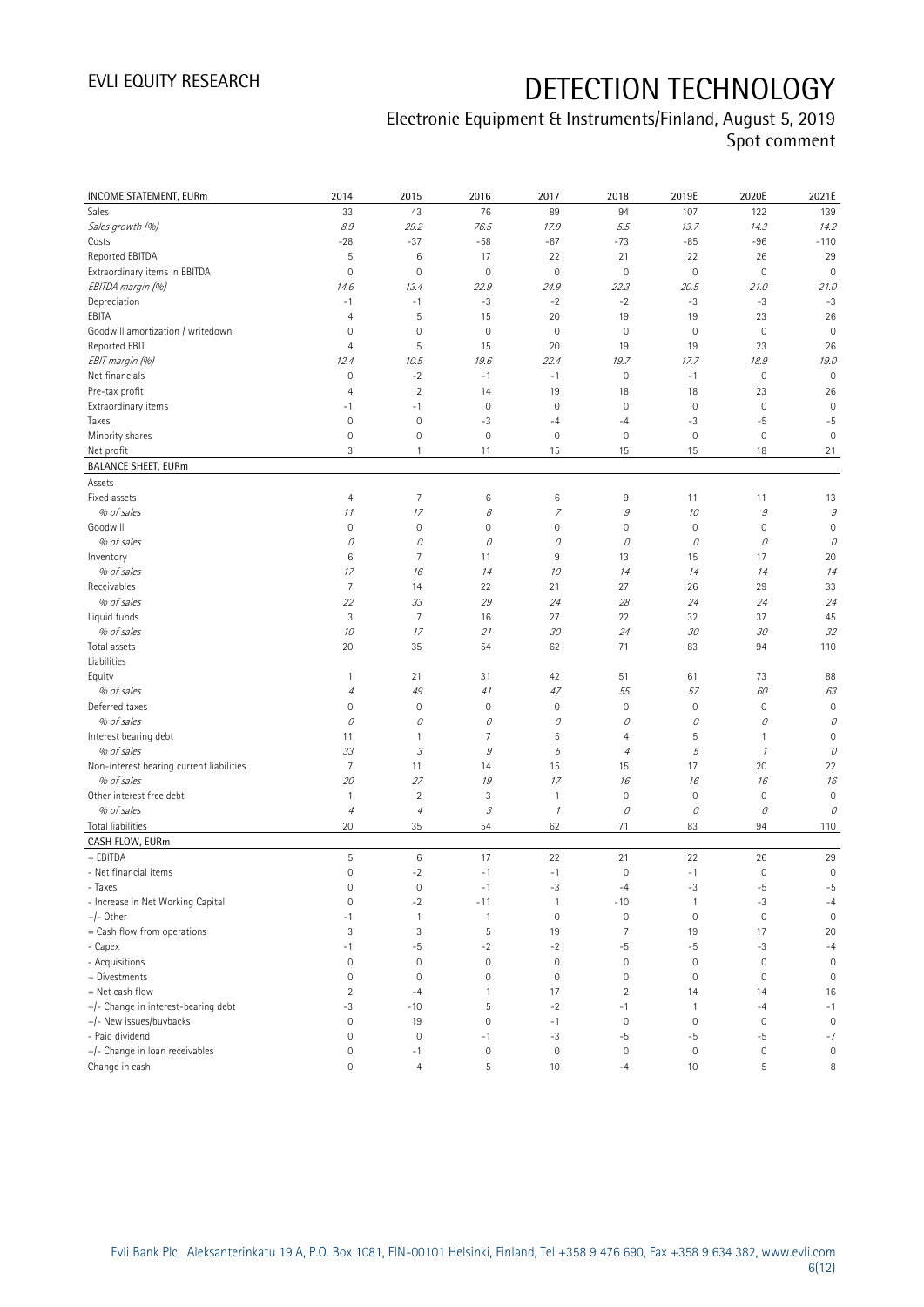| <b>KEY FIGURES</b>                                | 2015              | 2016              | 2017              | 2018              | 2019E             | 2020E             | 2021E             |
|---------------------------------------------------|-------------------|-------------------|-------------------|-------------------|-------------------|-------------------|-------------------|
| M-cap                                             | 63                | 188               | 250               | 224               | 292               | 292               | 292               |
| Net debt                                          | $-6$              | $-9$              | $-22$             | $-18$             | $-27$             | $-36$             | $-45$             |
| Enterprise value                                  | 57                | 179               | 228               | 206               | 265               | 256               | 247               |
| Sales                                             | 43                | 76                | 89                | 94                | 107               | 122               | 139               |
| EBITDA                                            | $\,6$             | 17                | 22                | 21                | 22                | 26                | 29                |
| EBIT                                              | 5                 | 15                | 20                | 19                | 19                | 23                | 26                |
| Pre-tax                                           | $\overline{2}$    | 14                | 19                | 18                | 18                | 23                | 26                |
| Earnings                                          | $\sqrt{2}$        | 11                | 15                | 15                | 15                | 18                | 21                |
| Book value                                        | 21                | 31                | 42                | 51                | 61                | 73                | 88                |
| Valuation multiples                               |                   |                   |                   |                   |                   |                   |                   |
| EV/sales                                          | 1.3               | 2.4               | 2.6               | 2.2               | 2.5               | 2.1               | 1.8               |
| EV/EBITDA                                         | 9.9               | 10.3              | 10.3              | 9.8               | 12.1              | 10.0              | 8.4               |
| EV/EBITA                                          | 12.7              | 12.1              | 11.5              | 11.1              | 14.0              | 11.1              | 9.3               |
| EV/EBIT                                           | 12.7              | 12.1              | 11.5              | 11.1              | 14.0              | 11.1              | 9.3               |
| EV/operating cash flow                            | 21.8              | 33.0              | 12.3              | 29.5              | 13.6              | 14.5              | 12.2              |
| EV/cash earnings                                  | 17.6              | 13.3              | 13.1              | 11.9              | 15.1              | 12.3              | 10.3              |
| P/E                                               | 14.2              | 17.2              | 16.5              | 15.1              | 19.9              | 15.9              | 13.8              |
| P/E excl. goodwill                                | 14.2              | 17.2              | 16.5              | 15.1              | 19.9              | 15.9              | 13.8              |
| P/B                                               | 3.0               | 6.1               | 6.0               | 4.4               | 4.8               | 4.0               | 3.3               |
| P/sales                                           | 1.5               | 2.5               | 2.8               | 2.4               | 2.7               | 2.4               | 2.1               |
| P/CF                                              | 24.2              | 34.7              | 13.4              | 32.1              | 15.0              | 16.5              | 14.5              |
| Target EV/EBIT                                    | $0.0\,$           | O.O               | 0.0               | $O.O$             | 16.4              | 13.1              | 11.1              |
| Target P/E                                        | O.O               | 0.0               | 0.0               | 0.0               | 23.9              | 19.1              | 16.5              |
| Target P/B                                        | O.O               | 0.0               | 0.0               | 0.0               | 5.6               | 4.6               | 3.8               |
| Per share measures                                |                   |                   |                   |                   |                   |                   |                   |
| Number of shares                                  | 12,951            | 13,426            | 13,901            | 14,375            | 14,375            | 14,375            | 14,375            |
|                                                   |                   |                   |                   |                   |                   |                   |                   |
|                                                   |                   |                   |                   |                   |                   |                   |                   |
| Number of shares (diluted)                        | 12,951            | 13,426            | 13,901            | 14,849            | 14,875            | 14,875            | 14,875            |
| EPS                                               | 0.15              | 0.81              | 1.09              | 1.03              | 1.02              | 1.27              | 1.47              |
| EPS excl. goodwill<br>Cash EPS                    | 0.35              | 0.81              | 1.09              | 1.03              | 1.02              | 1.27              | 1.47              |
|                                                   | 0.25              | 1.00              | 1.25              | 1.20              | 1.22              | 1.45              | 1.67              |
| Operating cash flow per share                     | 0.20              | 0.40              | 1.34              | 0.49              | 1.35              | 1.23              | 1.40              |
| Capital employed per share                        | 1.15              | 1.63              | 1.43              | 2.30              | 2.35              | 2.62              | 2.99              |
| Book value per share                              | 1.63              | 2.30              | 3.00              | 3.57              | 4.21              | 5.11              | 6.11              |
| Book value excl. goodwill                         | 1.63              | 2.30              | 3.00              | 3.57              | 4.21              | 5.11              | 6.11              |
| Dividend per share                                | 0.07              | 0.25              | 0.35              | 0.38              | 0.38              | 0.47              | 0.59              |
| Dividend payout ratio, %                          | 45.5              | 30.8              | 32.1              | 36.7              | 37.0              | 37.0              | 40.0              |
| Dividend yield, %                                 | 1.4               | 1.8               | 1.9               | 2.4               | 1.9               | 2.3               | 2.9               |
| Efficiency measures                               |                   |                   |                   |                   |                   |                   |                   |
| ROE                                               | 17.7              | 41.9              | 41.8              | 32.0              | 26.2              | 27.3              | 26.2              |
| ROCE                                              | 23.0              | 48.2              | 47.4              | 36.4              | 31.2              | 33.0              | 32.7              |
| Financial ratios                                  |                   |                   |                   |                   |                   |                   |                   |
| Capex/sales, %                                    | 11.1              | 2.1               | 2.1               | 5.6               | 4.4               | 2.5               | 3.1               |
| Capex/depreciation excl. goodwill,%               | 380.4             | 63.9              | 82.6              | 221.0             | 159.9             | 119.2             | 155.5             |
| Net debt/EBITDA, book-weighted                    | $-1.1$            | $-0.5$            | $-1.0$            | $-0.9$            | $-1.2$            | $-1.4$            | $-1.5$            |
| Debt/equity, market-weighted                      | 0.0               | 0.0               | 0.0               | 0.0               | 0.0               | 0.0               | 0.0               |
| Equity ratio, book-weighted                       | 60.7              | 57.8              | 67.5              | 73.0              | 73.5              | 78.8              | 80.1              |
| Gearing                                           | $-0.30$           | $-0.29$           | $-0.52$           | $-0.36$           | $-0.44$           | $-0.49$           | $-0.51$           |
| Number of employees, average                      | 305               | 389               | 417               | 417               | 417               | 417               | 417               |
| Sales per employee, EUR<br>EBIT per employee, EUR | 140,266<br>14,754 | 194,111<br>38,046 | 213,429<br>47,722 | 225,180<br>44,417 | 255,964<br>45,365 | 292,644<br>55,366 | 334,129<br>63,485 |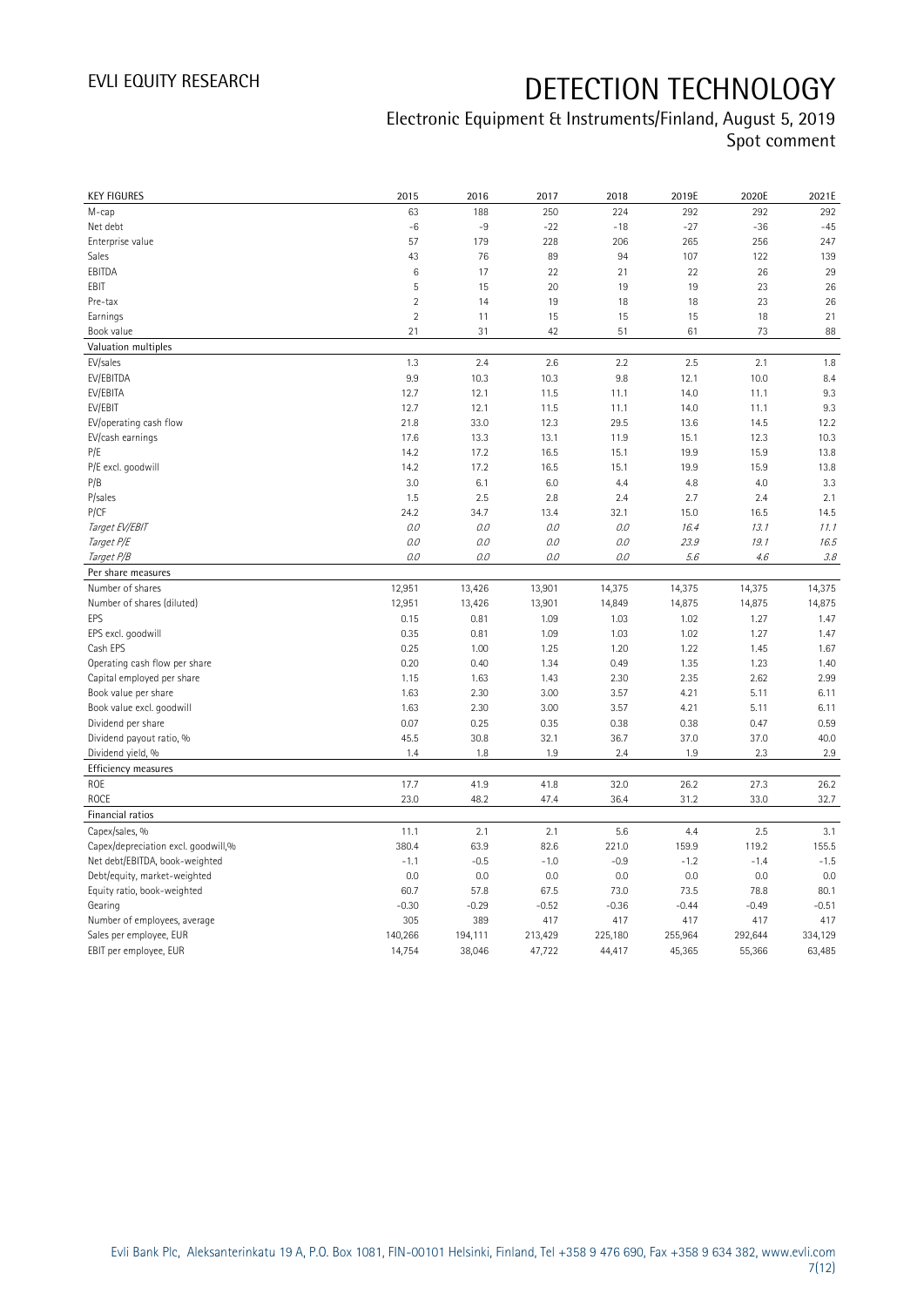### Electronic Equipment & Instruments/Finland, August 5, 2019 Spot comment

COMPANY DESCRIPTION: Detection Technology Oyj is a Finland-based company providing X-ray imaging products and services for medical, security and industrial applications. It is engaged in design, manufacture and marketing of X-ray imaging components and subsystems, such as detectors, photodiodes, and parts and components

#### INVESTMENT CASE:

| <b>OWNERSHIP STRUCTURE</b>                 | <b>SHARES</b> | <b>EURm</b> | 0/0   |
|--------------------------------------------|---------------|-------------|-------|
| Ac Invest Seven B.V.                       | 5,205,167     | 105.665     | 36.2% |
| OP-Finland Value Fund                      | 651,065       | 13.217      | 4.5%  |
| Ilmarinen Mutual Pension Insurance Company | 554,000       | 11.246      | 3.9%  |
| Varma Mutual Pension Insurance Company     | 515,000       | 10.454      | 3.6%  |
| Sijoitusrahasto Aktia Capital              | 484,762       | 9.841       | 3.4%  |
| Fondita Nordic Micro Cap                   | 390,000       | 7.917       | 2.7%  |
| Evli Finnish Small Cap Fund                | 327,259       | 6.643       | 2.3%  |
| Martola Hannu Veikko                       | 322,875       | 6.554       | 2.2%  |
| Saastopankki Kotimaa                       | 200,000       | 4.060       | 1.4%  |
|                                            |               |             |       |
| Ten largest                                | 8,650,128     | 175.598     | 60%   |
| Residual                                   | 5,725,302     | 116.224     | 40%   |
| Total                                      | 14,375,430    | 291.821     | 100%  |

| EARNINGS CALENDAR |  |
|-------------------|--|
|                   |  |

October 25, 2019 **Q3** report

OTHER EVENTS

COMPANY MISCELLANEOUS CEO: Hannu Martola Elektroniikkatie 10, 90590 Oulu CFO: Petri Hiljanen Tel: +358 20 766 9700 IR: Johanna Tarkiainen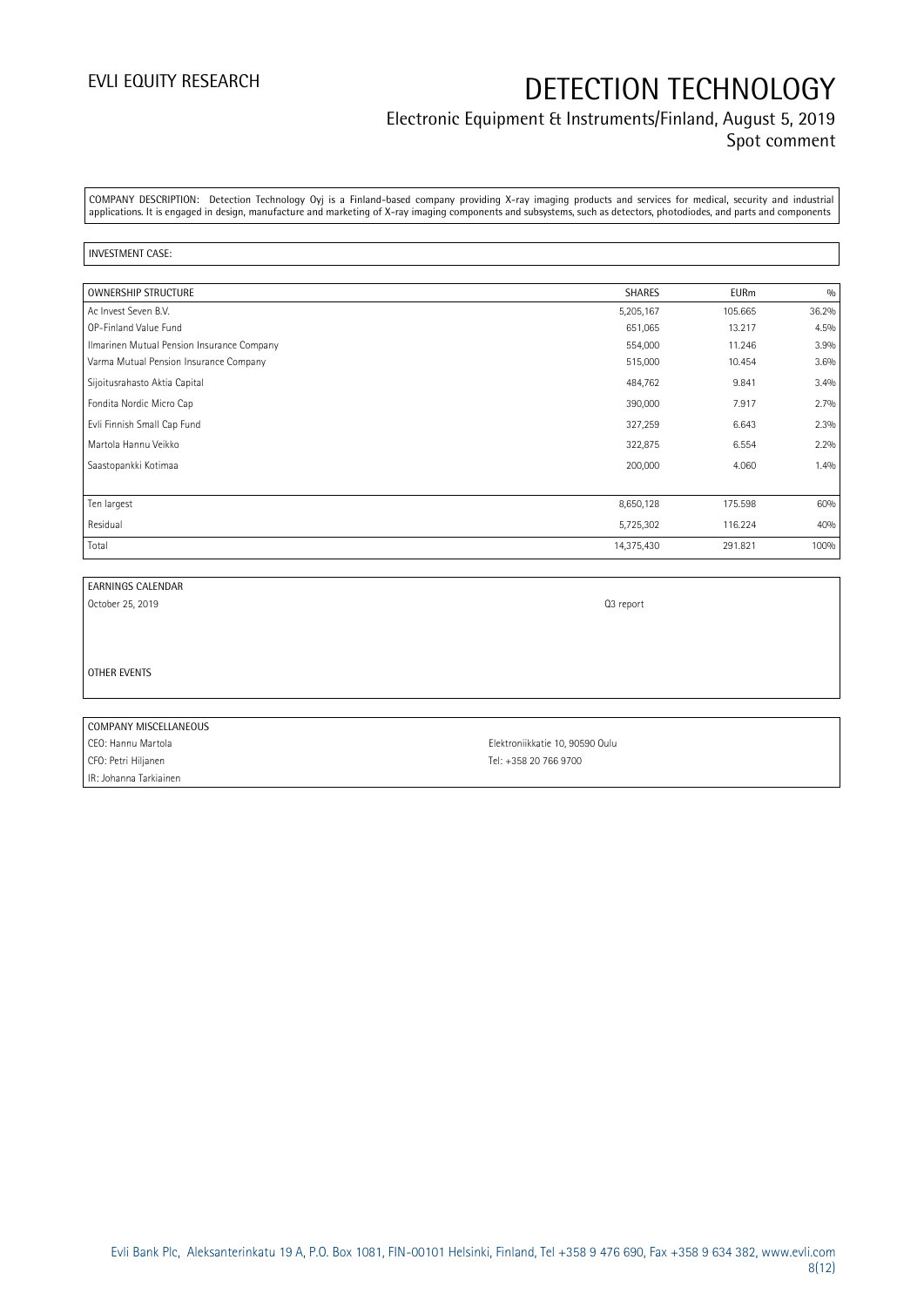## Electronic Equipment & Instruments/Finland, August 5, 2019

Spot comment

DEFINITIONS

| P/E                                                                              | EPS                                                             |  |  |
|----------------------------------------------------------------------------------|-----------------------------------------------------------------|--|--|
| Price per share                                                                  |                                                                 |  |  |
|                                                                                  | Profit before extraordinary items and taxes                     |  |  |
| Earnings per share                                                               | $-$ income taxes $+$ minority interest                          |  |  |
|                                                                                  | Number of shares                                                |  |  |
|                                                                                  |                                                                 |  |  |
| P/Sales                                                                          | <b>DPS</b>                                                      |  |  |
| Market cap                                                                       | Dividend for the financial period per share                     |  |  |
| Sales                                                                            |                                                                 |  |  |
| P/BV                                                                             | <b>CEPS</b>                                                     |  |  |
| Price per share                                                                  | Gross cash flow from operations                                 |  |  |
| Shareholders' equity $+$ taxed provisions per share                              | Number of shares                                                |  |  |
|                                                                                  |                                                                 |  |  |
| P/CF                                                                             | EV/Share                                                        |  |  |
| Price per share                                                                  | Enterprise value                                                |  |  |
| Operating cash flow per share                                                    | Number of shares                                                |  |  |
|                                                                                  |                                                                 |  |  |
| EV (Enterprise value)                                                            | Sales/Share                                                     |  |  |
| Market cap $+$ net debt $+$ minority interest at market value                    | Sales                                                           |  |  |
| - share of associated companies at market value                                  | Number of shares                                                |  |  |
|                                                                                  |                                                                 |  |  |
| Net debt                                                                         | EBITDA/Share                                                    |  |  |
| Interest bearing debt - financial assets                                         | Earnings before interest, tax, depreciation and amortisation    |  |  |
|                                                                                  | Number of shares                                                |  |  |
|                                                                                  |                                                                 |  |  |
| EV/Sales                                                                         | EBIT/Share                                                      |  |  |
| Enterprise value                                                                 | Operating profit                                                |  |  |
| Sales                                                                            | Number of shares                                                |  |  |
|                                                                                  |                                                                 |  |  |
| EV/EBITDA                                                                        | EAFI/Share                                                      |  |  |
| Enterprise value                                                                 | Pretax profit                                                   |  |  |
| Earnings before interest, tax, depreciation and amortisation                     | Number of shares                                                |  |  |
|                                                                                  |                                                                 |  |  |
| EV/EBIT                                                                          | Capital employed/Share                                          |  |  |
| Enterprise value                                                                 | Total assets - non interest bearing debt                        |  |  |
| Operating profit                                                                 | Number of shares                                                |  |  |
| Div yield, %                                                                     | Total assets                                                    |  |  |
| Dividend per share                                                               | Balance sheet total                                             |  |  |
| Price per share                                                                  |                                                                 |  |  |
|                                                                                  |                                                                 |  |  |
| Payout ratio, %                                                                  | Interest coverage (x)                                           |  |  |
| Total dividends                                                                  | Operating profit                                                |  |  |
| Earnings before extraordinary items and taxes - income taxes + minority interest | Financial items                                                 |  |  |
|                                                                                  |                                                                 |  |  |
| Net cash/Share                                                                   | Asset turnover (x)                                              |  |  |
| Financial assets $-$ interest bearing debt                                       | Turnover                                                        |  |  |
| Number of shares                                                                 | Balance sheet total (average)                                   |  |  |
|                                                                                  |                                                                 |  |  |
| ROA, %                                                                           | Debt/Equity, %                                                  |  |  |
| Operating profit $+$ financial income $+$ extraordinary items                    | Interest bearing debt                                           |  |  |
| Balance sheet total - interest free short term debt                              | Shareholders' equity $+$ minority interest $+$ taxed provisions |  |  |
| - long term advances received and accounts payable (average)                     |                                                                 |  |  |
|                                                                                  |                                                                 |  |  |
| ROCE, %                                                                          | Equity ratio, %                                                 |  |  |
| Profit before extraordinary items + interest expenses + other financial costs    | Shareholders' equity + minority interest + taxed provisions     |  |  |
| Balance sheet total - non interest bearing debt (average)                        | Total assets - interest free loans                              |  |  |
|                                                                                  |                                                                 |  |  |
| ROE, %                                                                           | CAGR, %                                                         |  |  |
| Profit before extraordinary items and taxes - income taxes                       | Cumulative annual growth rate $=$ Average growth per year       |  |  |
| Shareholders' equity + minority interest + taxed provisions (average)            |                                                                 |  |  |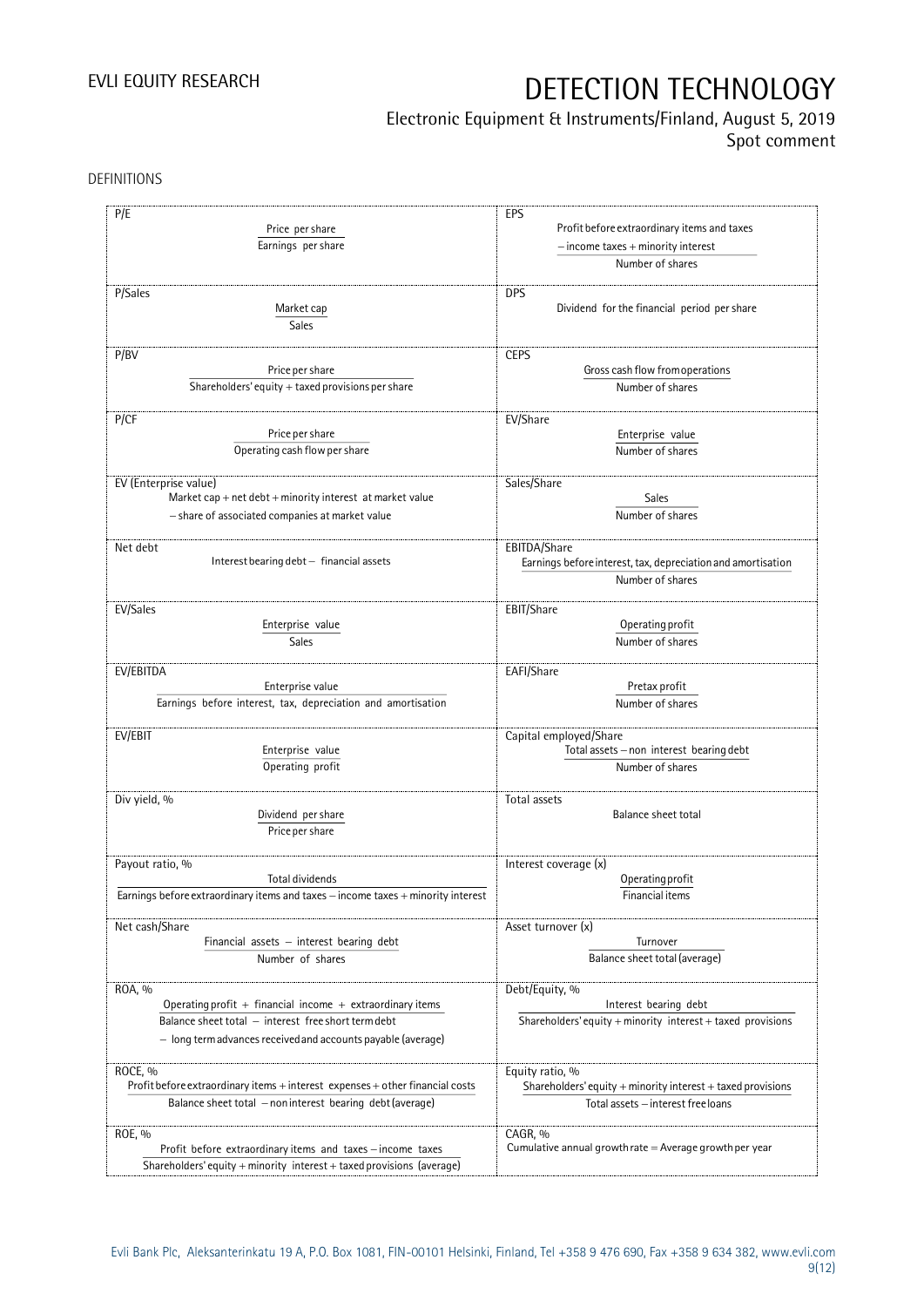## Electronic Equipment & Instruments/Finland, August 5, 2019

Spot comment



The graph above shows the distribution of ERP's recommendations of companies under coverage in 1st of February 2019. If recommendation is not given, it is not mentioned here.

#### Name(s) of the analyst(s): Forslund

This research report has been prepared by Evli Research Partners Plc ("ERP" or "Evli Research"). ERP is a subsidiary of Evli Bank Plc. Production of the investment recommendation has been concluded on 5.8.2019, 9:15. This report has been published on 5.8.2019, 9:15.

None of the analysts contributing to this report, persons under their guardianship or corporations under their control have a position in the shares of the company or related securities.

The date and time for any price of financial instruments mentioned in the recommendation refer to the previous trading day's closing price(s) unless otherwise stated in the report.

Each analyst responsible for the content of this report assures that the expressed views accurately reflect the personal views of each analyst on the covered companies and securities. Each analyst assures that (s)he has not been, nor are or will be, receiving direct or indirect compensation related to the specific recommendations or views contained in this report.

Companies in the Evli Group, affiliates or staff of companies in the Evli Group, may perform services for, solicit business from, hold long or short positions in, or otherwise be interested in the investments (including derivatives) of any company mentioned in the publication or report.

Neither ERP nor any company within the Evli Group have managed or co-managed a public offering of the company's securities during the last 12 months prior to, received compensation for investment banking services from the company during the last 12 months prior to the publication of the research report.

ERP has signed an agreement with the issuer of the financial instruments mentioned in the recommendation, which includes production of research reports. This assignment has a limited economic and financial impact on ERP and/or Evli. Under the assignment ERP performs services including, but not limited to, arranging investor meetings or –events, investor relations communication advisory and production of research material.

ERP or another company within the Evli Group does not have an agreement with the company to perform market making or liquidity providing services.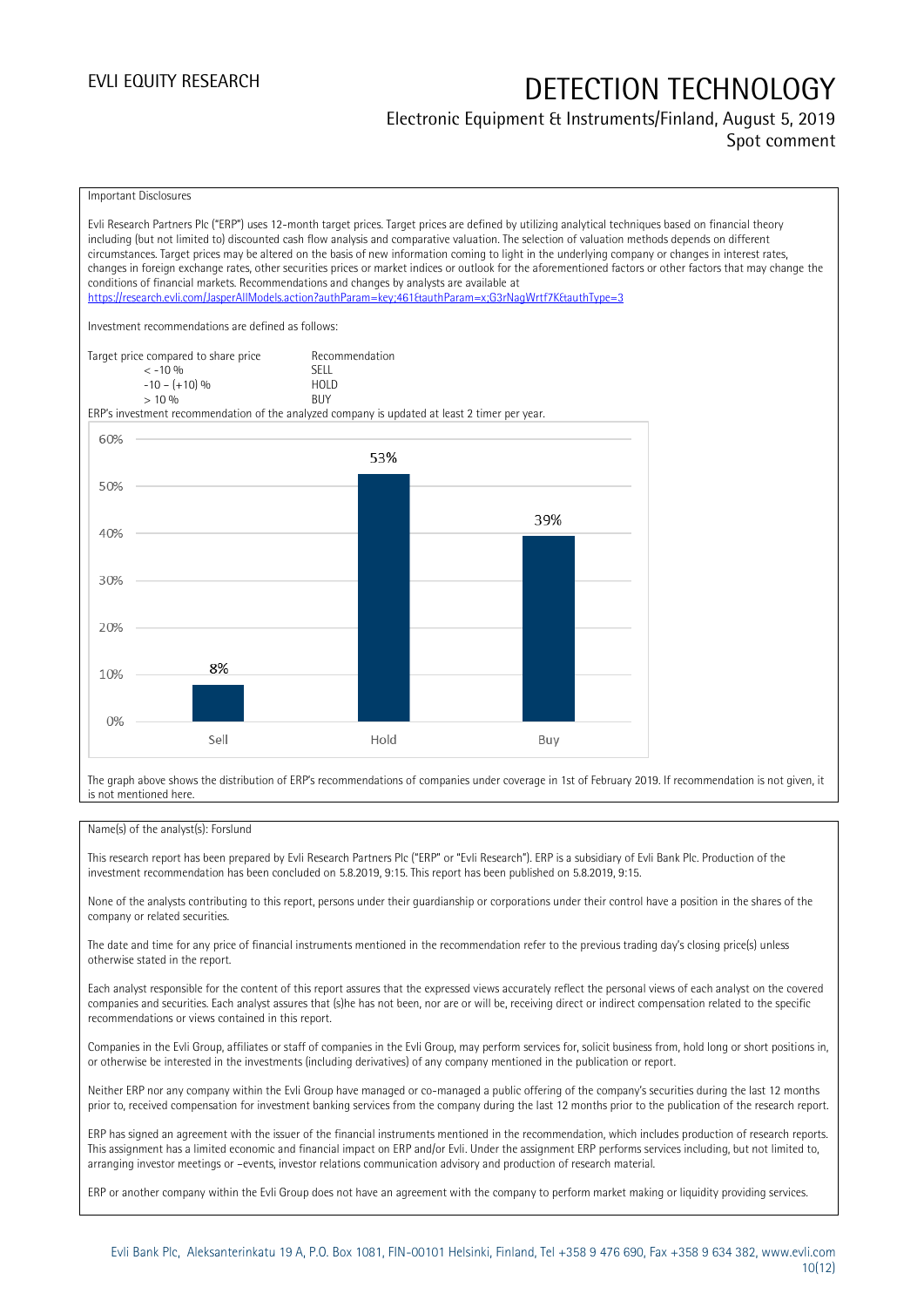### Electronic Equipment & Instruments/Finland, August 5, 2019 Spot comment

For the prevention and avoidance of conflicts of interests with respect to this report, there is an information barrier (Chinese wall) between Investment Research and Corporate Finance units concerning unpublished investment banking services to the company. The remuneration of the analyst(s) is not tied directly or indirectly to investment banking transactions or other services performed by Evli Bank Plc or any company within Evli Group.

This report has not been disclosed to the company prior to its dissemination.

This report is provided and intended for informational purposes only and may not be used or considered under any circumstances as an offer to sell or buy any securities or as advice to trade any securities.

This report is based on sources ERP considers to be correct and reliable. The sources include information providers Reuters and Bloomberg, stock-exchange releases from the companies and other company news, Statistics Finland and articles in newspapers and magazines. However, ERP does not guarantee the materialization, correctness, accuracy or completeness of the information, opinions, estimates or forecasts expressed or implied in the report. In addition, circumstantial changes may have an influence on opinions and estimates presented in this report. The opinions and estimates presented are valid at the moment of their publication and they can be changed without a separate announcement. Neither ERP nor any company within the Evli Group are responsible for amending, correcting or updating any information, opinions or estimates contained in this report. Neither ERP nor any company within the Evli Group will compensate any direct or consequential loss caused by or derived from the use of the information represented in this publication.

All information published in this report is for the original recipient's private and internal use only. ERP reserves all rights to the report. No part of this publication may be reproduced or transmitted in any form or by any means, electronic, mechanical, photocopying, recording or otherwise, or stored in any retrieval system of any nature, without the written permission of ERP.

This report or its copy may not be published or distributed in Australia, Canada, Hong Kong, Japan, New Zealand, Singapore or South Africa. The publication or distribution of this report in certain other jurisdictions may also be restricted by law. Persons into whose possession this report comes are required to inform themselves about and to observe any such restrictions.

Evli Bank Plc is not registered as a broker-dealer with the U. S. Securities and Exchange Commission ("SEC"), and it and its analysts are not subject to SEC rules on securities analysts' certification as to the currency of their views reflected in the research report. Evli Bank is not a member of the Financial Industry Regulatory Authority ("FINRA"). It and its securities analysts are not subject to FINRA's rules on Communications with the Public and Research Analysts and Research Reports and the attendant requirements for fairness, balance and disclosure of potential conflicts of interest. This research report is only being offered in U.S. by Auerbach Grayson & Company, LLC (Auerbach Grayson) to Major U.S. Institutional Investors and is not available to, and should not be used by, any U.S. person or entity that is not a Major U.S. Institutional Investor. Auerbach Grayson is a broker-dealer registered with the U.S. Securities and Exchange Commission and is a member of the FINRA. U.S. entities seeking more information about any of the issuers or securities discussed in this report should contact Auerbach Grayson. The securities of non-U.S. issuers may not be registered with or subject to SEC reporting and other requirements.

ERP is not a supervised entity but its parent company Evli Bank Plc is supervised by the Finnish Financial Supervision Authority.